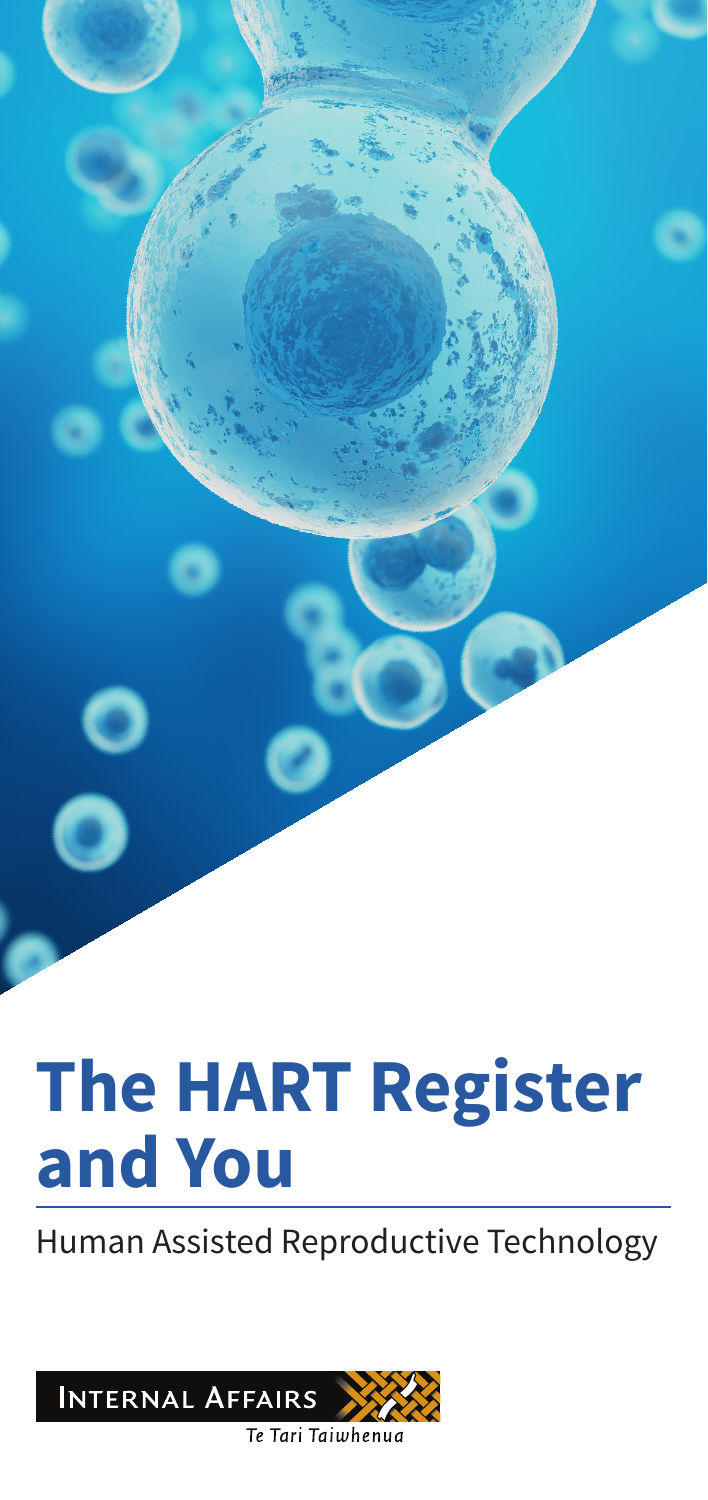#### **What is the Human Assisted Reproductive 'Technology (HART) register?**

One of the purposes of the Human Assisted Reproductive Technology Act 2004 is to establish a register so that donor offspring (i.e. people born from donated embryos, sperm or eggs) can find out about their genetic origins. The Department of lnternal Affairs Births, Deaths and Marriages division (BDM) has the responsibility for establishing and maintaining that register.

#### **Who will be named on the register and how do their details get into the register?**

The details of donor, donor offspring and their guardians will be held on the register about fertility treatment that has taken place at a fertility clinic. The way the data is collected depends on when the embryos or cells were donated. For donations made prior to 22 August 2005, people can choose whether to provide their details for inclusion on the register\*. For donations made on or after this date that result in a birth, fertility clinics will provide to BDM details of the donors, offspring and guardians.

\*Donor offspring must be over 18 years of age to provide their details, or 16 or 17 with the approval of the Family Court. Guardians can provide the details of donor offspring under 18 years old.

**The diagram over the page shows how data feeds into the register.**

#### **Who can see the registered information?**

The register is a closed register, which means that generally only the people named on the register can access the information, or their guardians if the offipring is under 18 years old. BDM will require identity documentation to verify an applicant's eligibility to access information from the register.

The HART Act restricts the release of some information, depending on when the donation was made and who wants to access it. Refer to the BDM website **www.bdm.govt.nz** or call BDM (Freephone 0800 22 52 52) for specific details of who can access what type of information. In some circumstances medical professionals can request information from the register.

#### **As a donor offspring what sort of information might I be able to find out about my donor?**

If BDM holds the information and if you have the right to access it, you will be able to receive the donor's personal details as well as information about the donor's physical attributes, family history, ethnicity and cultural affiliation. If the donor is Māori, you may be able to find out the donor's whānau, hapū and iwi affiliations.

#### **Is BDM the only holder of Human Assisted Reproductive Technology information?**

No. Fertility clinics will continue to hold information about people who use their services, and it may be possible to obtain donor/offspring information from the clinic that carried out the original treatment.

BDM will provide a single point for collecting and providing access to information on donors and donor offspring relating to donations made prior to 22 August 2005. Fertility clinics will not be providing BDM with any information relating to these births.

Fertility clinics will initially hold more information than BDM for births which resulted from donations made on or after 22 August 2005. Clinics will provide basic donor information to BDM following a birth and will send more detailed information after 50 years.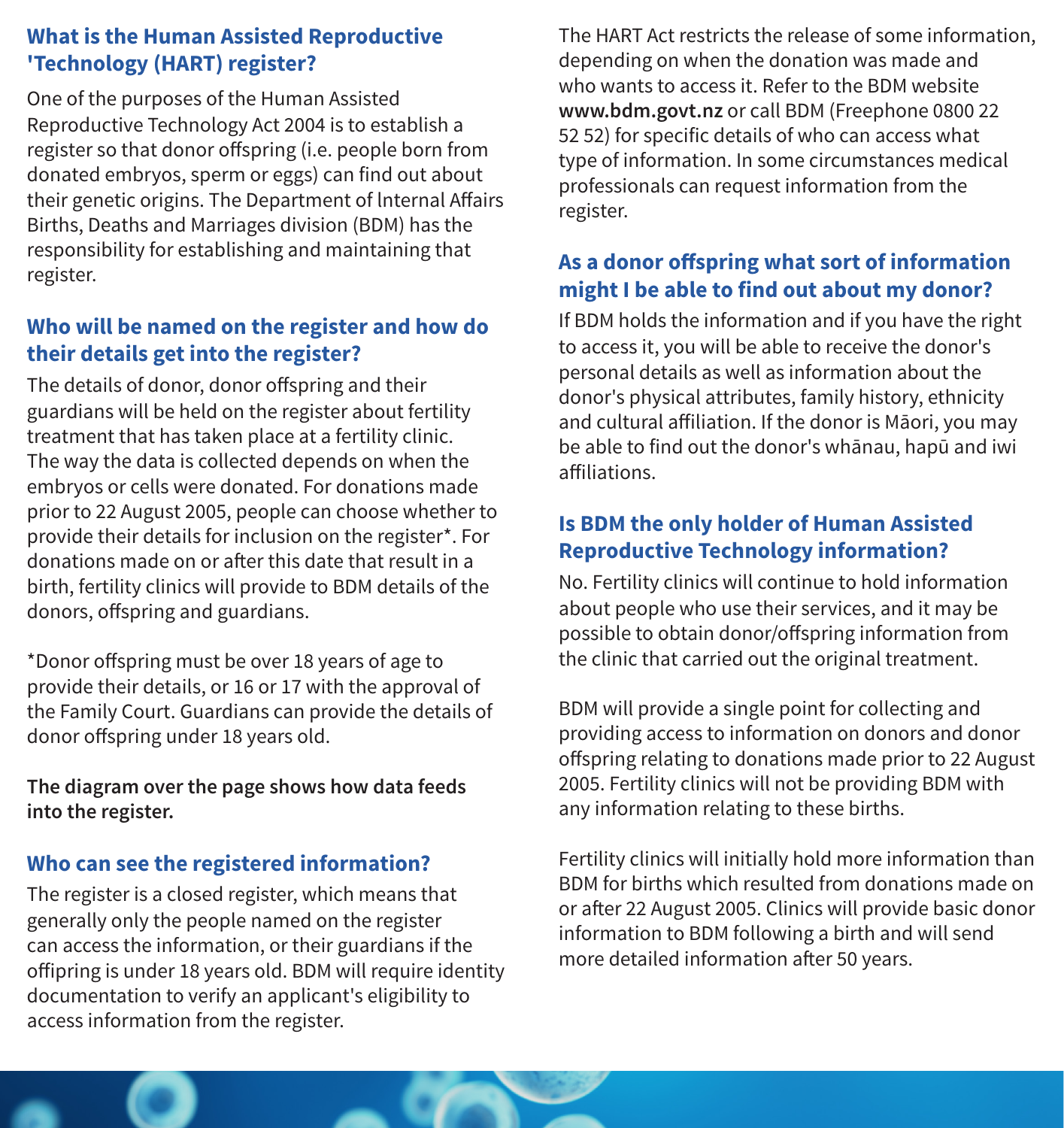# **How does information get into the HART Register?**

For embryos, sperm or eggs donated prior to 22 August 2005 (voluntary registration)



BDM = Births, Deaths and Marriages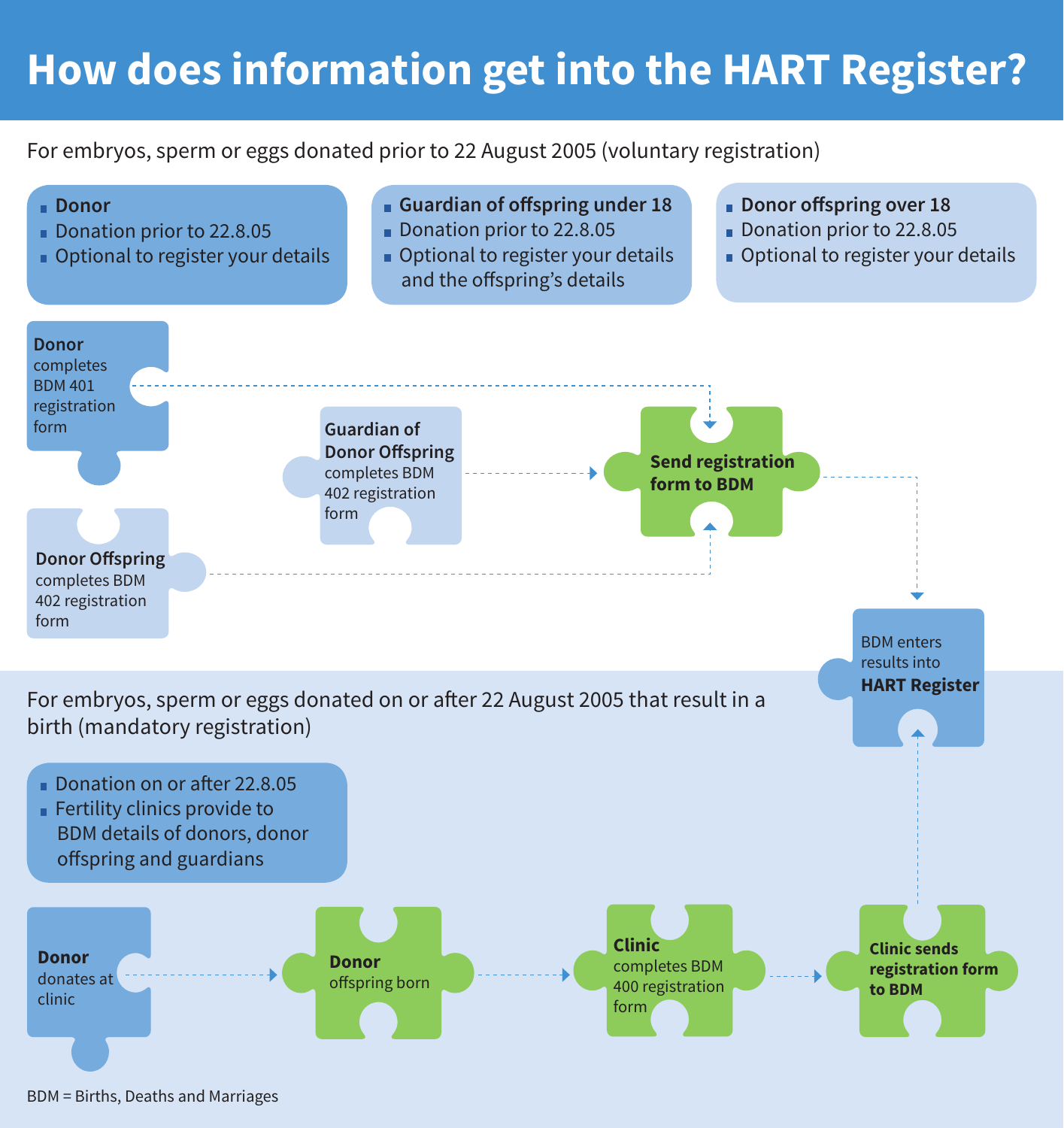#### **Is BDM likely to be able to match donors and donor offspring?**

For donations made prior to 22 August 2005 BDM can only be sure of a link by matching the donor identifier of a donor to one or more donor offspring, where both parties have provided information to BDM. Fertility treatment in NZ commenced in the late 1970's and during the early years information concerning donors was not usually kept, so there will be some people for whom a link is not possible. The more people who register their details with BDM, the higher the chance will be of making a link. Where a birth occurs from a donation made after 22 August 2005, fertility clinics will provide information to BDM that links the donor and donor offspring.

#### **How will donors and donor offspring be advised that a link has been made?**

When BDM receives a registration that links a donor and donor offspring each party will be advised that a link has been made. Parties can then apply to access information about their donor/offspring / siblings\* who share the same donor from BDM or fertility clinics. When identifying information is released concerning either the donor or donor offspring, the other party will be advised. Parties may choose to confirm the genetic link through DNA testing.

#### **If I am accessing donor / offspring / sibling information, should I get counselling?**

Counselling is recommended for people considering accessing information about their donor, offspring or siblings who share the same donor. A counsellor may also be able to advise on the usefulness of DNA testing. People may choose to approach the fertility clinic where the treatment took place, or speak to an independent counsellor. The person seeking the counselling is responsible for any cost incurred.

your details. \*Under the HART Act, the term 'siblings' refers to donor offspring who share the same donor.

#### **Can people listed on the register restrict information given out about them?**

Yes. The legislation allows for the release of nonidentifying information or identifying information. People on the register can advise BDM whether they give consent to information being released, or want restrictions placed on the release of their information. Consent or the restrictions can be withdrawn at any time by the individuals concerned.

#### **If I am a donor offspring, can I find out if I have any siblings related to the same donor?**

Yes, however for births that occurred from donations made prior to 22 August 2005, BDM will only be able to make a match if the relevant people have chosen to be listed on the register. If a link is established between one donor and several offspring records, that information will be available as long as each party has consented or not imposed any restrictions on the release of their information.

There is no cost to donors, offspring or guardians to list data on the register. There is a fee for an individual to check if there is any information recorded about them, and there is a further fee for printouts of the recorded information for people who are entitled to access that information. Further details are listed on the access forms.

#### **Keeping personal details up to date**

It is important that the information held by BDM and the fertility clinics is as up-to-date as possible. If you are a donor, donor offspring or the guardian of a donor offspring, please update your details (e.g. change of address) at any time using the registration form. The form asks you to advise whether you are providing new information or updating existing information. There is no charge for advising BDM of changes to